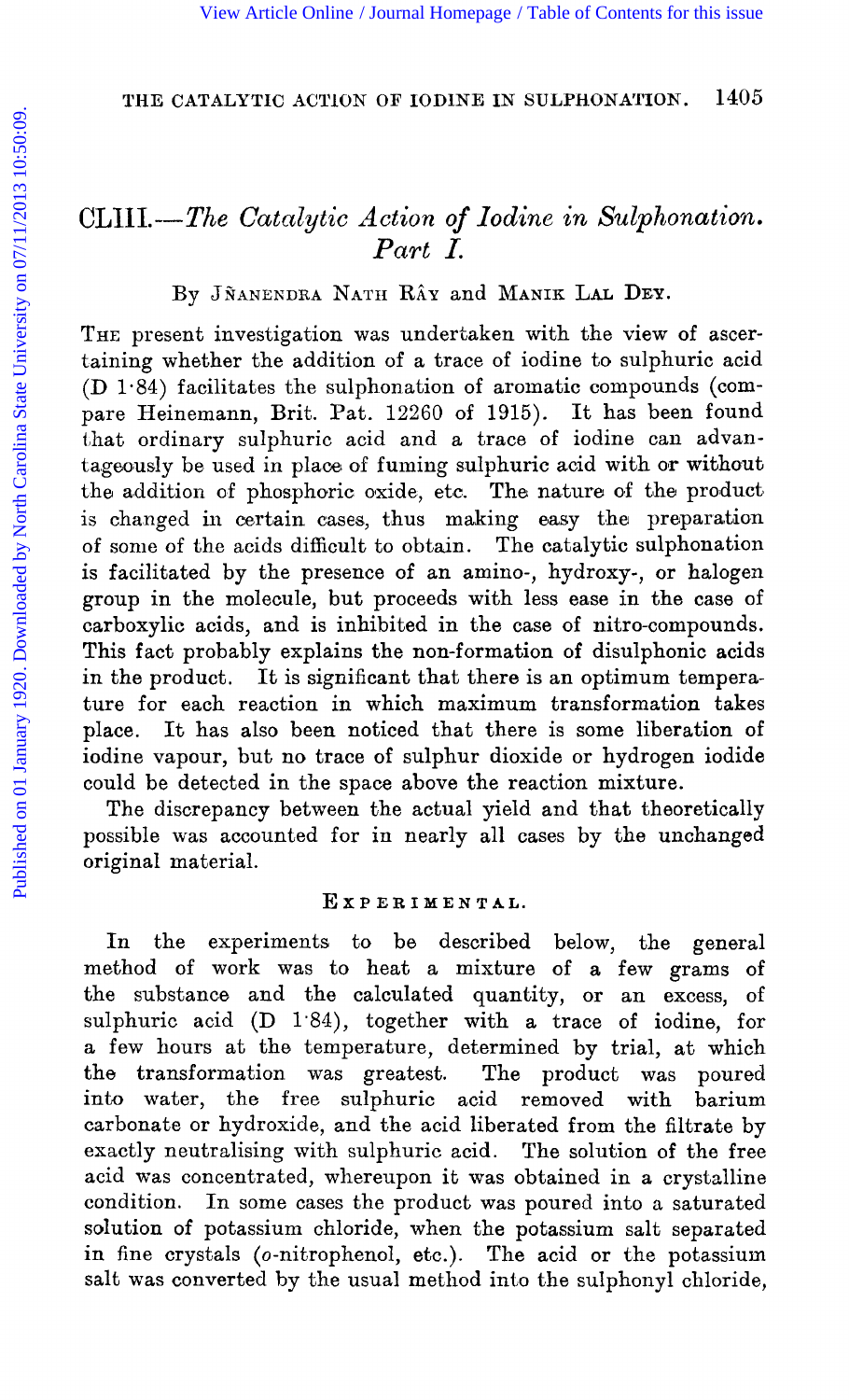from which the amide, mercaptan, etc., were prepared in order to characterise it. Some of the sulphonic acids described gave colour reactions with ferric chloride and characteristic salts with heavy metals. When the acid could not be satisfactorily identified, it was transformed through its amino- or nitro-groups, etc., into the corresponding hydroxy- or amido-compounds, etc., in order to establish its constitution. In some cases it was found convenient to extract the sulphonic acid from the sulphonated mass with alcohol (0-toluidine).

The results obtained from the fusion of the products with potassium hydroxide were not taken into account unless substantiated by further evidence.

#### *Sulphonation of Benzoic Acid.*

A mixture **of 12** grams of benzoic acid, 9 C.C. of sulphuric acid, and a small crystal of iodine was heated at  $175-180^{\circ}$  for about six hours, at the end of which time no free benzoic acid separated on diluting a sample. The liquid, after cooling, was poured into water, when a clear solution was obtained. The solution was neutralised with barium carbonate, the precipitated barium sulphate filtered off, and the filtrate exactly neutralised with dilute sulphuric acid. After filtering, the liquid was concentrated to a syrup, and, on keeping in **a** desiccator, crystals were obtained, which were Grained, washed with **a** small quantity of alcohol, and dried over sulphuric acid in a vacuum. The anhydrous crystals melted at  $134-135^{\circ}$  (uncorr.), and were very hygroscopic. 1406 THE CATALYTIC ACTION OF IODINE IN SULFRANCE, THE CHATALYTIC ACTION CONTROLS FOR the antertacterise it. Some of the sulphonic acids described gave colour of characterisise and characterisic antise on the substrate and

**A** test experiment was conducted side by side with the above in which no iodine was used; almost the whole of the benzoic acid was recovered unchanged.

The crystals in aqueous solution gave a reddish-brown coloration with ferric chloride, but no precipitate, and were identified as o-sulphobenzoic acid by the formation of salicylic acid when fused with potassium hydroxide at a moderately low temperature (Found:  $S=15^{\circ}0$ . Calc. for acid  $+1H<sub>2</sub>O$ :  $S=14.57$  per cent.).

In the above experiment, about a gram of benzoic acid sublimed away, and was thus not sulphonated.

**The** following table gives **a** resume of the results obtained with **other** substances :